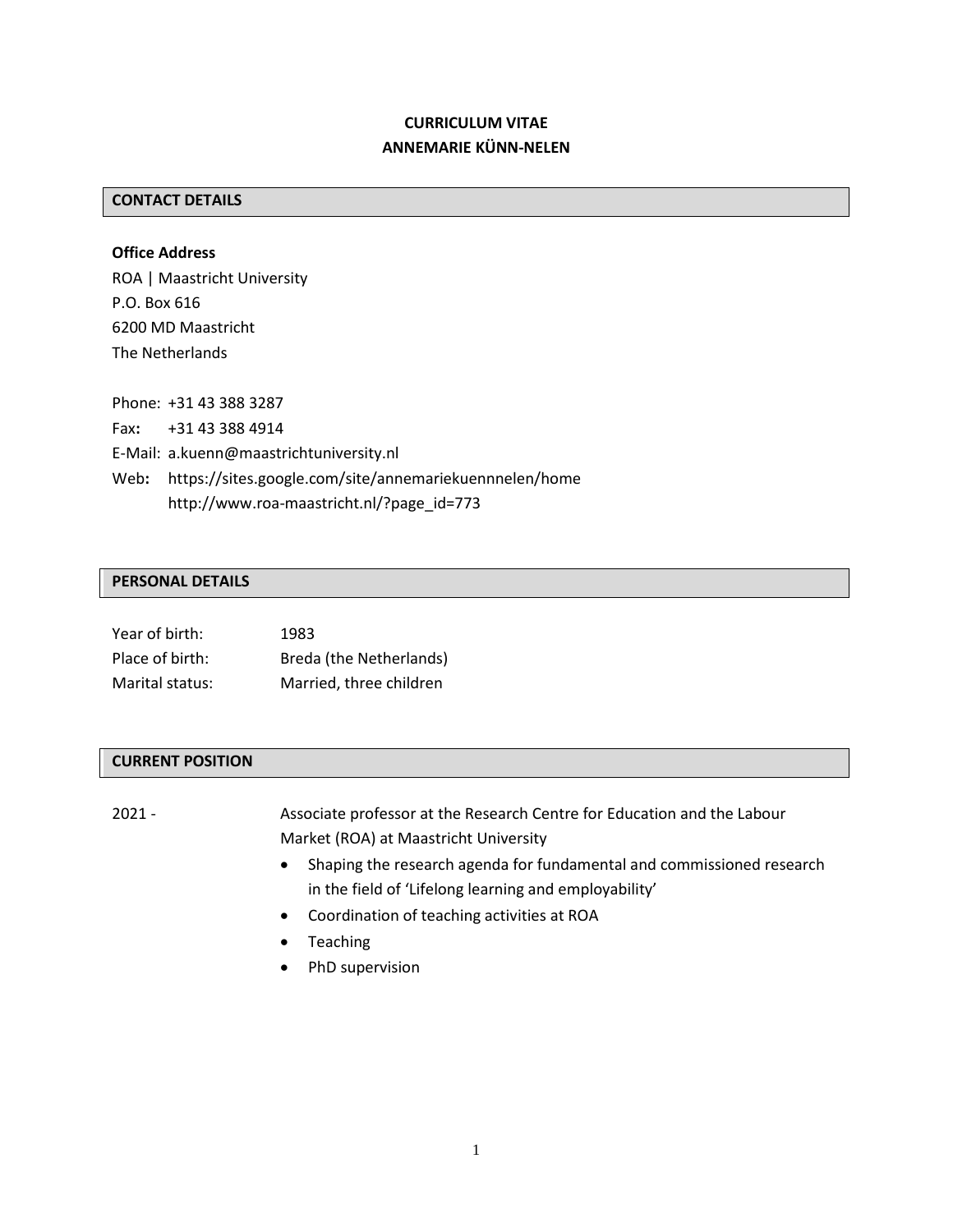# **PAST POSITION**

| $2020 -$      | Senior researcher at the Research Centre for Education and the Labour Market<br>at Maastricht University<br>Leading projects in the field of 'Lifelong learning and employability'<br>Teaching<br>$\bullet$<br>PhD supervision<br>$\bullet$                                                                                      |
|---------------|----------------------------------------------------------------------------------------------------------------------------------------------------------------------------------------------------------------------------------------------------------------------------------------------------------------------------------|
| 2013 - 2020   | Project manager and researcher at the Research Centre for Education and the<br>Labour Market at Maastricht University<br>Leading projects in the field of 'Lifelong learning and employability' and<br>$\bullet$<br>labour market forecasts<br>Teaching<br>$\bullet$<br>PhD supervision                                          |
| $2011 - 2013$ | Postdoctoral researcher at the Lehrstuhl für Gesundheitsökonomie und -<br>management of the Bergische Universität Wuppertal<br>Responsible for CHANCES - a large EU project (7 <sup>th</sup> framework) - investigating<br>$\bullet$<br>the relation between labour market participation and health across<br>European countries |
| 2007 - 2011   | PhD student and researcher at the Research Centre for<br>Education and the Labour Market (ROA) at Maastricht University<br>Title of PhD: Part-Time Employment and Human Capital Development<br>$\bullet$<br>Supervisors: Prof. Dr. Andries de Grip, Dr. Didier Fouarge<br>$\bullet$<br>Defence: June 2012<br>$\bullet$           |

# **AFFILIATIONS**

| <b>Since 2017</b> | <b>GSBE</b> fellow |
|-------------------|--------------------|
| Since 2014        | IZA fellow         |
| Since 2011        | ROA fellow         |
| Since 2008        | NSI affiliate      |

## **EDUCATION**

2007-2008 **METEOR Educational Program**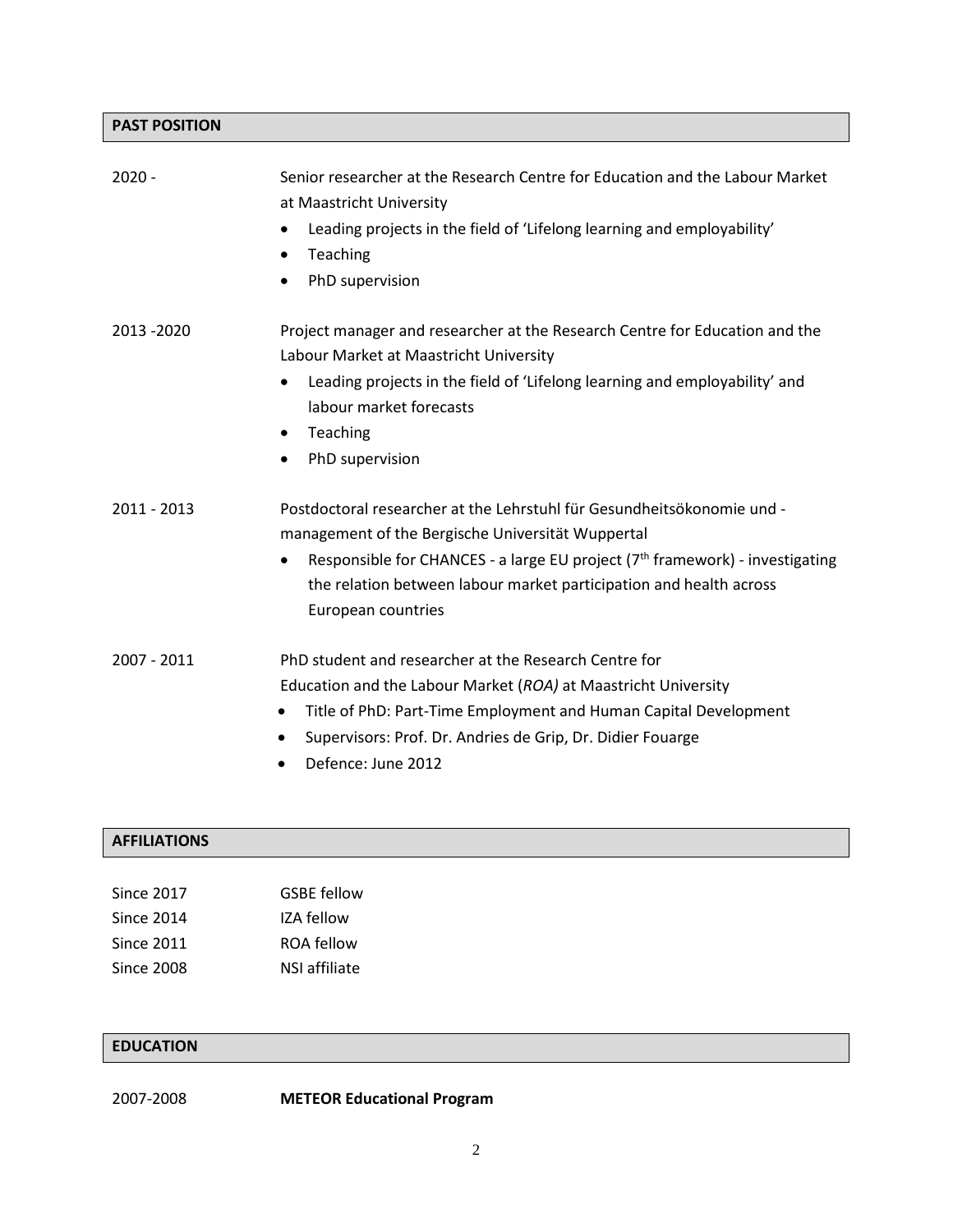|           | (Courses as part of the METEOR PhD Program)           |
|-----------|-------------------------------------------------------|
|           | <b>Maastricht University</b>                          |
|           |                                                       |
| 2006-2007 | <b>Master Social Economics</b>                        |
|           | <b>Maastricht University</b>                          |
|           | Thesis: The Role of Learning on Age Patterns of Wages |
|           | Supervisor: Prof. Dr. Lex Borghans                    |
|           | Degree: August 2007                                   |
| 2004-2005 | <b>Minor European Studies</b>                         |
|           | <b>Maastricht University</b>                          |
|           | Degree: March 2006                                    |
| 2003-2006 | <b>Bachelor International Economic Studies</b>        |
|           | <b>Maastricht University</b>                          |
|           | Degree: August 2006                                   |
| 2006      | <b>Undergraduate studies in Economics</b>             |
|           | Humboldt University Berlin                            |
|           | Exchange Program                                      |

## **GRANTS AND SCHOLARSHIPS**

- Elinor Ostrom grant for transforming a Master thesis to an academic paper (Moving from education to the labour market – redefining spatial mobility)
- NRO "Lifelong Learning" grant (together with Andries de Grip, Didier Fouarge and Bas ter Weel)
- NWO PhD grant (Open Competition of the Netherlands Organisation of Scientific Research) for suggested PhD study titled: *Part-time Employment and Human Capital Development*
- METEOR PhD grant at Maastricht University
- Undergraduate studies at the Humboldt University Berlin funded by the European Sokrates/Erasmus – Exchange Program

#### **RESEARCH INTERESTS**

Applied labour economics, health economics, family economics and micro econometrics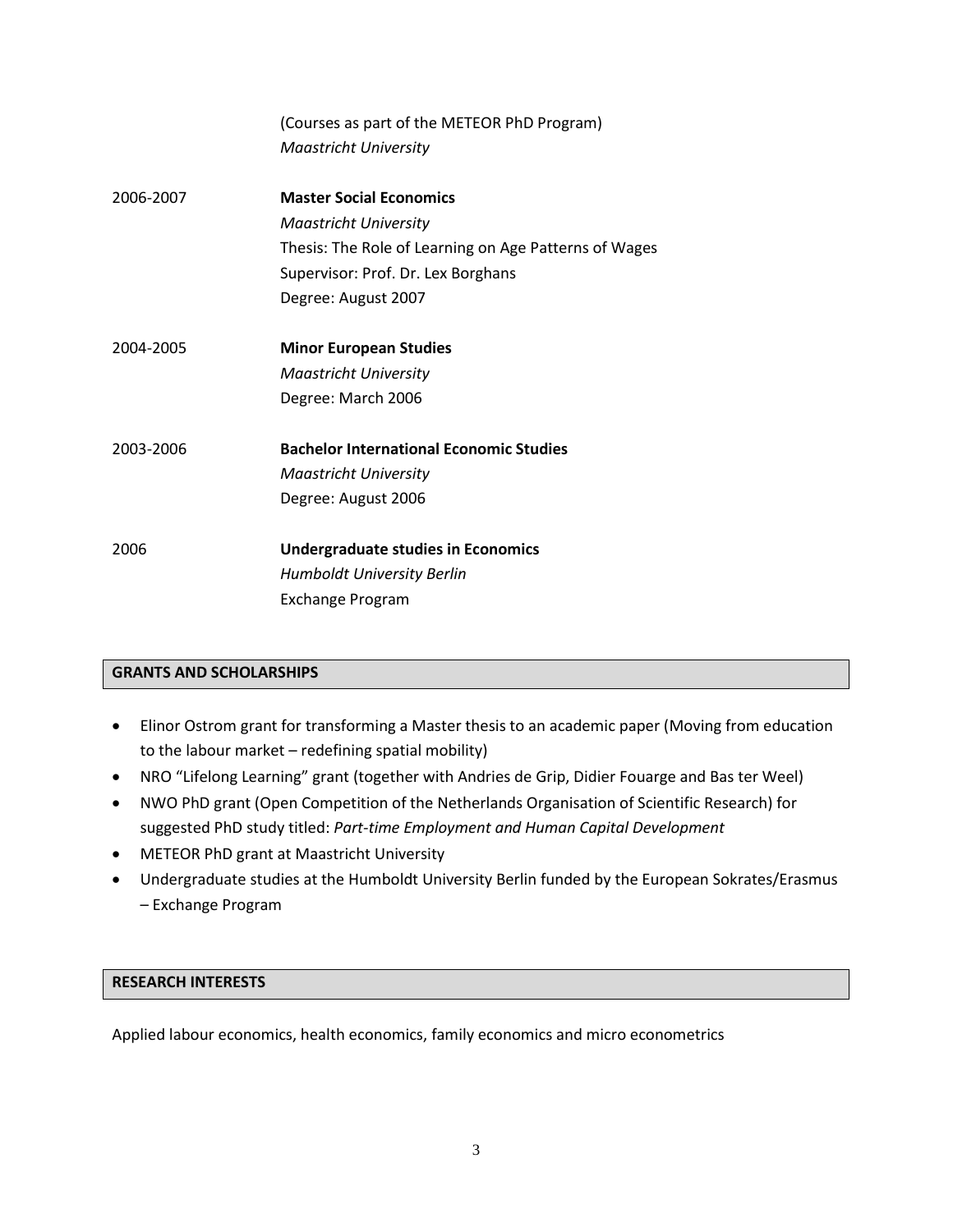### **PUBLICATIONS**

#### **International refereed journals**

- M. Ferreira, A. Künn-Nelen and A. De Grip (2016) "Work-Related Learning and Skills Development in Europe: Does Initial Skills Mismatch Matter?" *Research in Labor Economics, vol. 45: Skill Mismatch in Labor Markets,* pp. 345-407, Emerald Publishing Limited.
- Künn-Nelen (2016) "Does Commuting Affect Health?", Health Economics, vol. 25(8), pp. 984-1004
- K. Tsilidis et al. (2016) "Burden of Cancer in a Large Consortium of Prospective Cohorts in Europe", *JNCI J Natl Cancer Inst*, vol. 108(10)
- A. Künn-Nelen, A. De Grip and D. Fouarge (2015) "The Relation between Maternal Work Hours and the Cognitive Development of Young School-Aged Children" *De Economist*, vol. 163(2), pp. 203-232
- A. Künn-Nelen, A. De Grip and D. Fouarge (2013) "Is Part-Time Employment Beneficial for Firm Productivity?" *Industrial and Labor Relations Review*, vol. 66(5), pp. 1172-1191
- A. Nelen and A. de Grip (2009) "Why do Part-Time Workers invest less in Human Capital than Full-Timers?" *LABOUR,* vol. 23(s1), pp. 61-83

#### **Discussion papers**

- M. Ferreira, A. Künn-Nelen and A. De Grip (2016) "Work-Related Learning and Skills Development in Europe: Does Initial Skills Mismatch Matter?" *IZA DP* 10302
- A. Künn-Nelen (2015) "Does Commuting Affect Health?", *IZA DP* 9031
- S. Meyer and A. Kuenn-Nelen (2014) "Do Occupational Demands Explain the Educational Gradient in Health?" *IZA DP* 8011
- A. Kuenn-Nelen, A. de Grip, and D. Fouarge (2013) "The Relation between Maternal Work Hours and Cognitive Outcomes of Young School-Aged Children" *IZA DP* 7310
- A. Nelen, A. de Grip, and D. Fouarge (2011) "Is Part-time Employment Beneficial for Firm Productivity?" *IZA DP* 5423

#### **Books**

• A. Nelen (2012) "*Part-Time Employment and Human Capital Development*", Maastricht: ROA

#### **Book contributions**

• A. Künn-Nelen and H. Jürges (2013) "Individual and Social Determinants of Home Death", in *Active Ageing and Solidarity between Generations in Europe: First Results from SHARE after the Economic Crisis*, eds. by A. Börsch-Supan, M. Brandt, H.Litwin and G. Weber, pp. 265-274. De Gruyter

#### **Dutch journals**

• Künn, A. (2020). Kwart van de werkenden kan technologie slecht bijbenen. *Economisch Statistische Berichten*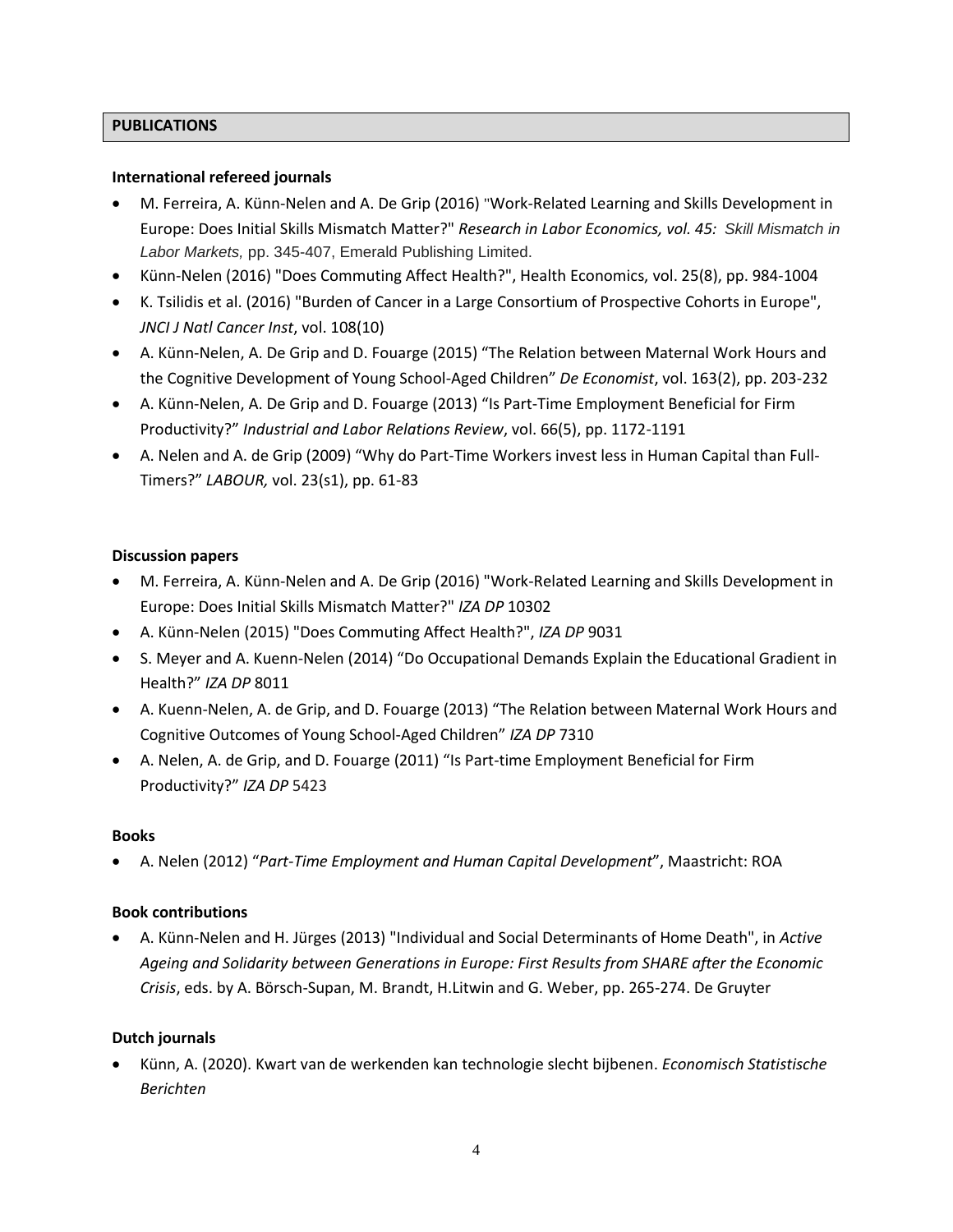- Künn, A., Smits, W., & de Vries, J. (2020). Baan- en werkzekerheid van flexibele werknemers, doen ontwikkelmogelijkheden op het werk ertoe? In K. Chkalova, J. van Genabeek, W. Smits, & S. Verbiest (Eds.), *Dynamiek op de Nederlandse Arbeidsmarkt: De focus op zekerheid* (pp. 103-125). CBS/TNO.
- Poulissen, D., & Künn, A. (2019). Werkgevers minder bereid tot investeren in tijdelijk personeel. Economisch Statistische Berichten. *Economisch Statistische Berichten* online
- Fouarge, D., Gerards, R., & Künn, A. (2020). Werkdruk, bevlogenheid en vrijwillig vertrek in de publieke sector: WERKcongres2020. Ministerie van Binnenlandse Zaken en Koninkrijksrelaties.
- Poulissen, D., Fouarge, D., Künn, A., & de Grip, A. (2019). Trainingsparticipatie van oudere werknemers: Belemmeringen aan de vraag- en aanbodzijde van de arbeidsmarkt. Netspar Industry Series; No. 53.
- Künn, A., Poulissen, D., van Eldert, P., Fouarge, D., & de Grip, A. (2018). Cursusdeelname onder werkenden met een kwetsbare positie. *Over Werk*, (2/2018), 99-105.
- Fouarge, D., & Künn, A. (2018) "Leren en ontwikkelen", *Tijdschrift voor Arbeidsvraagstukken*, vol. 34(3), pp. 295-297.
- Van Eldert, P., Fouarge, D., & Künn, A. (2018) "Cursusdeelname, inzetbaarheid en lonen", *Tijdschrift voor Arbeidsvraagstukken*, vol. 34(3), pp. 340-354.
- Künn, A. (2018) "Trainingsdeelname laagste onder mannen met een deeltijdbaan." *Economisch Statistische Berichten*, vol. 103(4766), pp. 479-479.
- Poulissen, D., Michiels, J., Fernandez-Beiro, L. & & Künn-Nelen, A. (2017), Arbeidsgehandicapten zijn relatief vaak onbenut, *Economisch Statistische Berichten*, vol. 102(4748), pp. 180-181.
- Bijlsma, I., Dijksman, S., Fouarge, D. & Künn-Nelen, A.C. (2015). Winnaars en verliezers op de arbeidsmarkt 1996-2012. *Tijdschrift voor Arbeidsvraagstukken*, vol. 31 (2), 106-123.
- A. Künn-Nelen (2015) "Vrouwen in academische functies", *Economisch Statistische Berichten*, vol. 100(4712), pp. 369.
- M. de Hoon, A. Künn-Nelen, H. Dirven en H. Lautenbach (2015) "Arbeidsgehandicapten in crisistijd", *Economisch Statistische Berichten*, vol. 100(4704), pp.106-109.
- A. Künn-Nelen (2014) "Lekkage van recent afgestudeerde HBO' ers", *Economisch Statistische Berichten*, vol. 99(4685), pp. 305.
- A. Künn-Nelen (2013) "Overheidsbeleid en arbeidsmarktparticipatie moeders", *Economisch Statistische Berichten*, vol. 98(4664&4665), pp. 442.
- C. Poortman, A. Nelen, A. De Grip and L. Nieuwenhuis (2012) "Het rendement van leren en werken in het MBO: een review studie", *Pedagogische Studiën*, vol. 89(5), pp. 288-306.
- A. Nelen, A. de Grip and D. Fouarge (2011) "Deeltijdwerk gunstig voor Bedrijven", *Economisch Statistische Berichten*, vol. 96(4609), pp. 262-265.
- A. Nelen (2009) "Opwaartse Baanmobiliteit van onderbenutte MBO'ers", *Economisch Statistische Berichten*, vol. 94(4565), pp. 464.
- A. Nelen and A. de Grip (2008)"Het Menselijk Kapitaal van Deeltijders", *Economisch Statistische Berichten*, vol. 93(4546), pp. 653-654.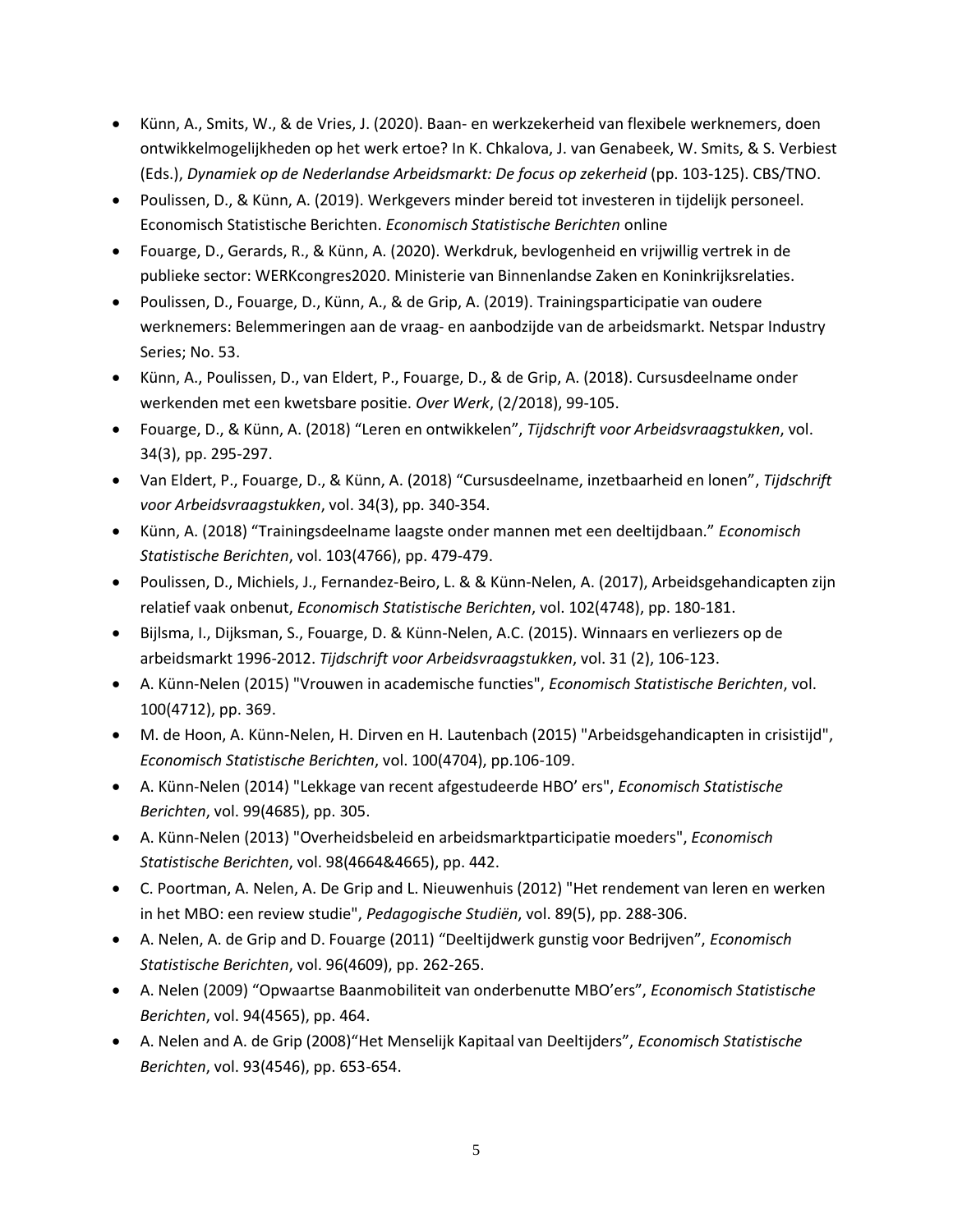#### **WORK IN PROGRESS**

- "Which work conditions can encourage older workers to work overtime?" (with Raymond Montizaan)
- "Published study programme information and student enrolment" (with Bart de Koning, Steffen Künn)
- "Coexisting disadvantages and re-employment probabilities" (with Davey Poulissen, Andries de Grip)
- "Hiring propensity: Gender, ethnicity and the role of skills" (with Bas Aarts, Mark Levels, Raymond Montizaan)
- "Employers' willingness to invest in the training of temporary workers: a discrete choice experiment" (with Davey Poulissen, Andries de Grip and Didier Fouarge)
- "How to increase the training participation of low-educated workers?" (with Andries de Grip, Didier Fouarge and Davey Poulissen)
- "The role of numerary in explaining overeducation among different types of workers" (with Lucia Mateos-Romero and Rolf van der Velden)
- "Can't Women have it All? Health Consequences of Maternal Employment"

#### **RESEARCH REPORTS**

- Künn, A., Poulissen, D., & de Grip, A. (2020). *Profielschets uitkeringsafhankelijke inwoners in Limburg*. ROA-F-2020/5
- Aarts, B., & Künn, A. (2020). *Maastricht University Graduate Surveys 2020*. ROA-F-2020/3
- Aarts, B., & Künn, A. (2019). *Employability: the employers' perspective: Using a stated-preferences experiment to gain insights into employers' preferences for specific competencies*. ROA-R-2019/6
- Aarts, B., & Künn, A. (2019). *Maastricht University Graduate Surveys 2019*. ROA-F-2019/4
- Künn, A., & Poulissen, D. (2019). *Omvang risicogroepen in de Limburgse gemeente Beek*. ROA-F-2019/3

(vergelijkbare factsheet voor alle andere Limburgse gemeenten)

- Künn, A., & Jacobs, B. (2019). *4Limburg: Kwaliteit re-integratie data CBS*. ROA-TR-2019/4
- de Grip, A., Künn, A., & Montizaan, R. (2019). *Raamwerk Evaluatie Interventies Leven Lang Ontwikkelen*. ROA-R-2019/2
- de Grip, A., Belfi, B., Fouarge, D., Künn, A., Peeters, T., & Poulissen, D. (2018). *Levenslang leren en competentieontwikkeling: Beleidsrapport*. ROA-R-2018/8
- Belfi, B., Allen, J., van Eldert, P., de Grip, A., Künn, A., Peeters, T., & Poulissen, D. (2018). *Schoolverlaters in crisistijd: Gevolgen voor leren en de vroege loopbaan*. ROA-R-2018/7
- Künn-Nelen, Poulissen, Van Eldert, Fouarge & De Grip (2018) *Leren onder werkenden met een kwetsbare positie op de arbeidsmarkt*, ROA-R-2018/5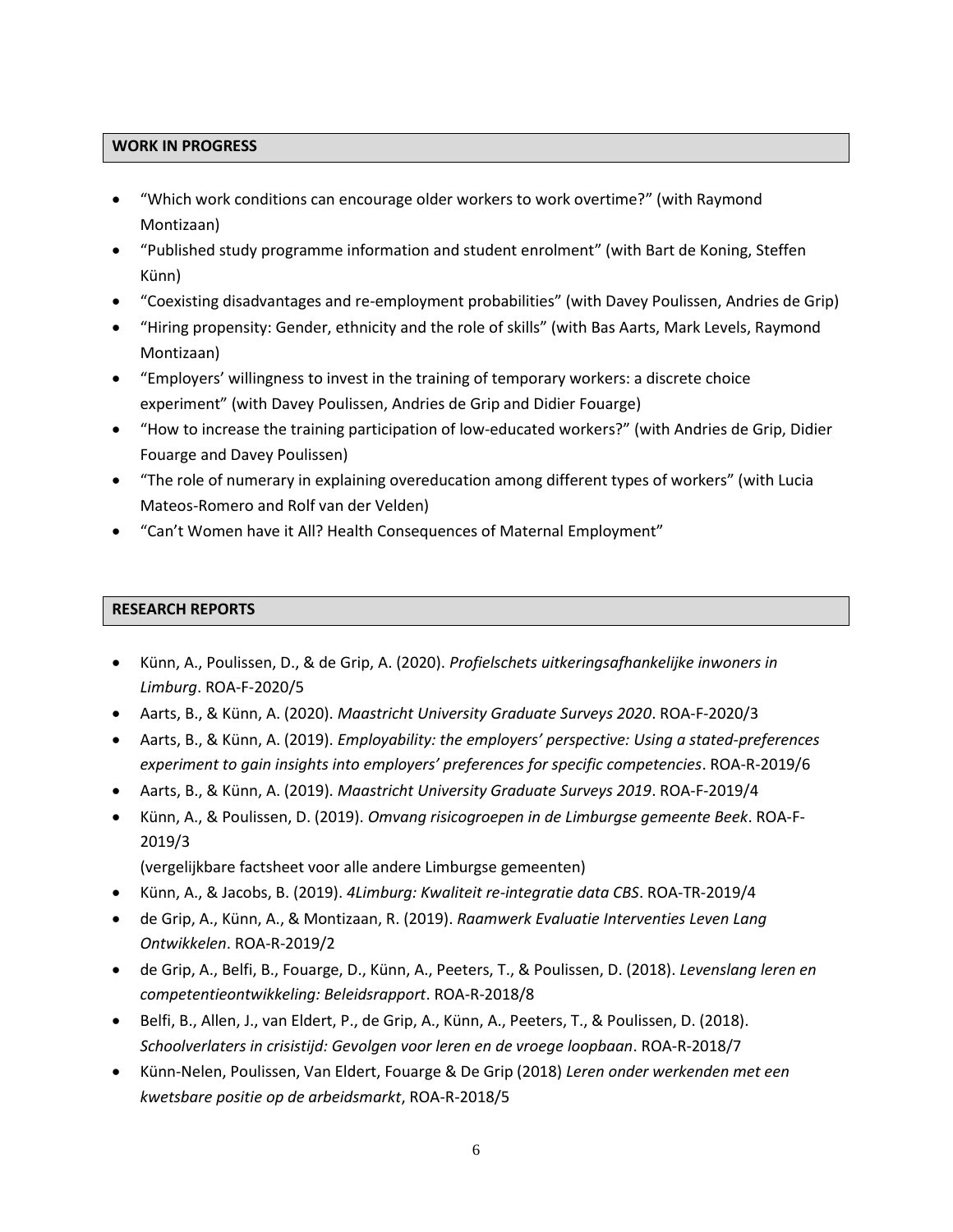- Fouarge, Van Eldert, De Grip, Künn-Nelen & Poulissen (2018) *Nederland in leerstand*, ROA-R-2018/4
- Künn-Nelen, Bijlsma & Van Eldert (2018) *Academic careers of UM alumni. A focus on gender differences*, ROA-R-2018/3
- Künn, A., & Poulissen, D. (2018). *Omvang risicogroepen in Limburg*. ROA-F-2018/2
- ROA (2017) *De arbeidsmarkt naar opleiding en beroep tot 2022*, ROA-R-2017/10
- Fouarge, Künn-Nelen & Mommers (2017) *De rol van arbeidsmarktinformatie in de opleidingskeuze van mbo'ers*, ROA-R-2017/9
- Van Eldert, Künn-Nelen & Mommers (2017) *Employability van UM afgestudeerden*, ROA-R-2017/3
- Mommers, Künn-Nelen & Van Eldert (2017) *Employability: Literatuurstudie naar theorie en empirie*, ROA-R-2017/2
- Fouarge, Künn-Nelen & Mommers (2016) *Studiekeuze en arbeidsmarkt: literatuurstudie*, ROA-R-2016/3
- ROA (2015) *De arbeidsmarkt naar opleiding en beroep tot 2020*, ROA-R-2015/6
- Gerards, De Grip, De Hoon, Künn-Nelen & Poulissen (2015*) Arbeidsmarktmonitor Metalektro 2014*, ROA-R-2015/2
- Künn-Nelen (2015) *Further thoughts on replacement demand in Europe With a focus on the ageing of the workforce*, ROA-TR-2015/1
- Gerards, De Grip, De Hoon, Kuenn-Nelen & Van Thor (2014) *Arbeidsmarktmonitor Metalektro 2013*, ROA-R-2014/4
- Clerx, Coervers, Dijksman, Fouarge & Kuenn-Nelen (2014) *Methodiek arbeidsmarktprognoses en – indicatoren 2013-2018*, ROA-TR-2014/3
- Wilson, Alexandri, Bevan, Kuenn-Nelen & Skriabikova (2013) *Mid-term skills supply and demand forecast. Methodology and Assumptions.* In response to open invitation to tender Cedefop No: AO/RPA/AZU-VKVET/skill-forecast/003-12) Deliverable #2
- ROA (2013), *De arbeidsmarkt naar opleiding en beroep tot 2018*, ROA-R-2013/11
- R. Gerards, A. Künn-Nelen, A. Verhagen (2013), *Vervolgopleidingen op eigen initiatief en investering door politiemensen. Welke prikkels dragen hieraan bij?* ROA-R-2013/9
- R. Gerards, A. De Grip, A. Künn-Nelen, J. Van Thor (2013), *Arbeidsmarktmonitor Metalektro 2012*, ROA-R-2013/8
- A. Kuenn, C. Meng, Z. Peters and A. Verhagen (2013), *Competencies: Requirements and acquisition*, ROA-R-2013/6
- A. Nelen and A. de Grip (2011), Het belang van deeltijdwerk: omvang, gevolgen en mogelijkheden van 'opplussen', In: *De arbeidsmarkt naar opleiding en beroep tot 2016*, ROA-R-2011/8
- A. Nelen, C. Poortman, A. de Grip, L. Nieuwenhuis and P. Kirschner (2010), *Het Rendement van Combinaties van Leren en Werken,* Een review studie uitgevoerd op verzoek van PROO-NWO*,*  Universiteit Twente
- D. Fouarge, A. de Grip and A. Nelen (2009), *Leren en Werken*, ROA-R-2009/3
- L. Borghans, B. Golsteyn, A. de Grip and A. Nelen (2009), *De Betekenis van het Leren op het Werk*, ECBO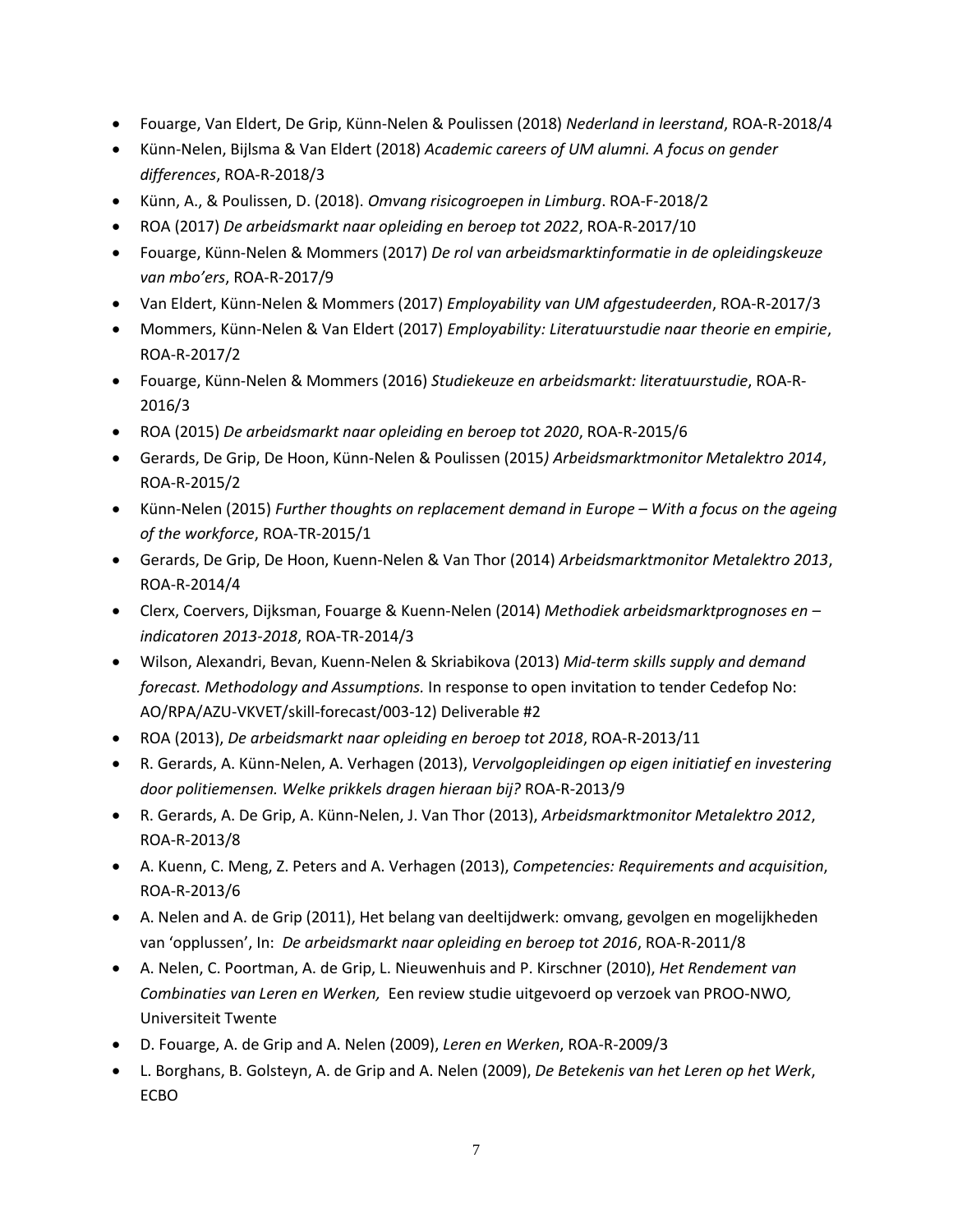- J. Coenen, F. Cörvers, D. Fouarge, C. Meng and A. Nelen (2009) *Onderbenutting bij MBO'ers: Trends en verklaringen*, RWI: Den Haag
- D. Fouarge, A. de Grip, A. Nelen and G. van Breugel (2008), *Arbeidsmarktmonitor Apotheek-Branche 2007-2008*, SBA: Nieuwegein

#### **OTHER RESEARCH RELATED OUTPUT**

- Künn, A. (2020). Podcast over levenlang ontwikkelen. BNR De werkprofessor.
- Künn, A. (2019). Podcast over trainen en opleiden. Digital or Visual Products, Research Centre for Education and the Labour Market.

### **INVITED ATTENDANCE AT EXPERT MEETINGS**

- Participation in CBS Expertgroep Arbeid (as of 2020)
- Expert meeting Ministry of Economic Affairs and Climate Policy on Lifelong learning in the Netherlands (December 2020)
- Expert meeting Ministry of Social Affairs and Employment on development advise (December 2019)
- Expert meeting Ministry of Education, Culture and Science on stimulating lifelong learning (August 2019)
- Künn, A. (2019). Hoorzitting Arbeidsmarktbeleid in de Zorg.

#### **TEACHING**

#### **Courses:**

Economics of labour markets & human capital (2018, 2019, 2020) at Maastricht University, master students

Health econometrics (2012) at the University of Wuppertal, PhD students

Empirical methods (2012) at the University of Wuppertal, PhD students

Fraude and Crime in the Firm (2011) at Maastricht University, bachelor students

#### **Supervisor Master Thesis:**

Several master students at Maastricht University

(Tracks: International Economic Studies and Learning and Development in Organisations, Organisation and Strategy)

#### **Supervisor PhD Thesis:**

Maria Ferreira Sequeda (since 2014): Human capital development at school and work.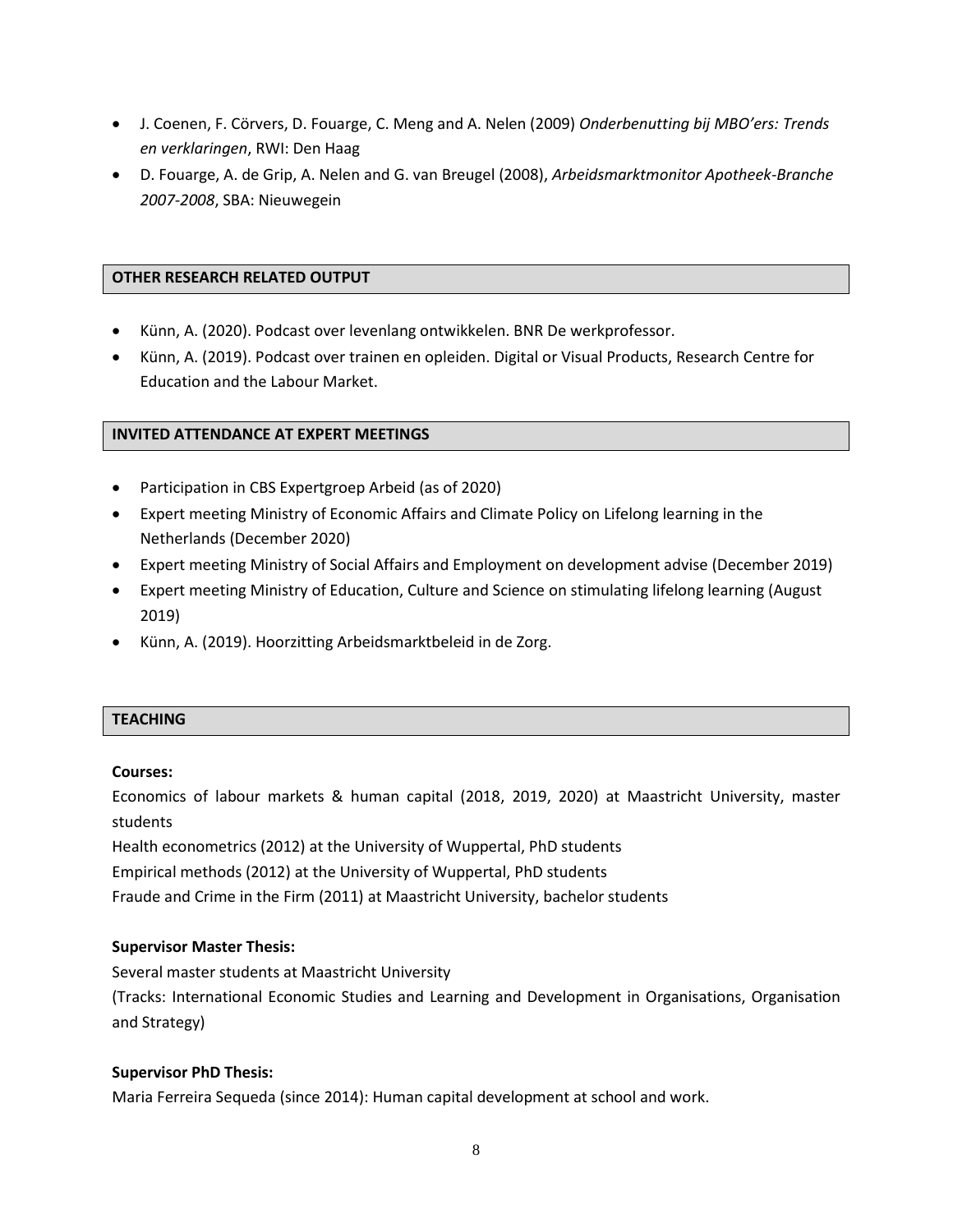Davey Poulissen (since 2019) Sandra Pérez Rodríguez (since 2020)

#### **WORKSHOP AND SUMMER SCHOOL ATTENDANCE**

- IZA European Summer School in Labor Economics (Buch/Ammersee: 2010)
- Advanced Studies in International Economic Policy Research (IFW) Labour Market Economics by David Autor (Kiel: 2010)
- Hermann Otto Hirschfeld Lecture 2009 The Evolution of Skill Demands and Wage Inequality in Industrialized Countries: Facts, Models, and Puzzles by David Autor (Berlin: 2009)

#### **CONFERENCE AND SEMINAR PRESENTATIONS**

- OR-dagen Waterbedrijven. Personeel nodig aantrekken, herinrichten en inzetbaar houden (Lochem: 2019)
- Leven lang leren: vraag- en aanbodfactoren at the UWV Leerwerkdag 'Investeren in mensen loont' (Utrecht: 2018)
- Leren onder kwetsbare groepen at the SER (Den Haag: 2018)
- Seminar at University of Potsdam (Potsdam: 2017)
- European Association of Labour Economists (Ghent :2016)
- European Society of Population Economics (Bern: 2012)
- European Association of Labour Economists (Cyprus:2011)
- European Economic Association (Oslo: 2011)
- European Society for Population Economics (Hangzhou: 2011)
- Invited speaker on expert meeting on "working time flexibility and productivity" from the European Foundation (Dublin: 2011)
- DUHR Seminar (Maastricht:2011)
- 4<sup>th</sup> RGS Doctoral Conference (Dortmund: 2011)
- Verein für Socialpolitik (Kiel: 2010)
- European Association of Labour Economists (Tallinn: 2009)
- European Society for Population Economics (Seville: 2009)
- Research Seminar ROA (Maastricht: 2009)
- Society of Labor Economics (Boston: 2009)
- European Low-wage Employment Research Network (Berlin: 2008)

#### **LANGUAGES**